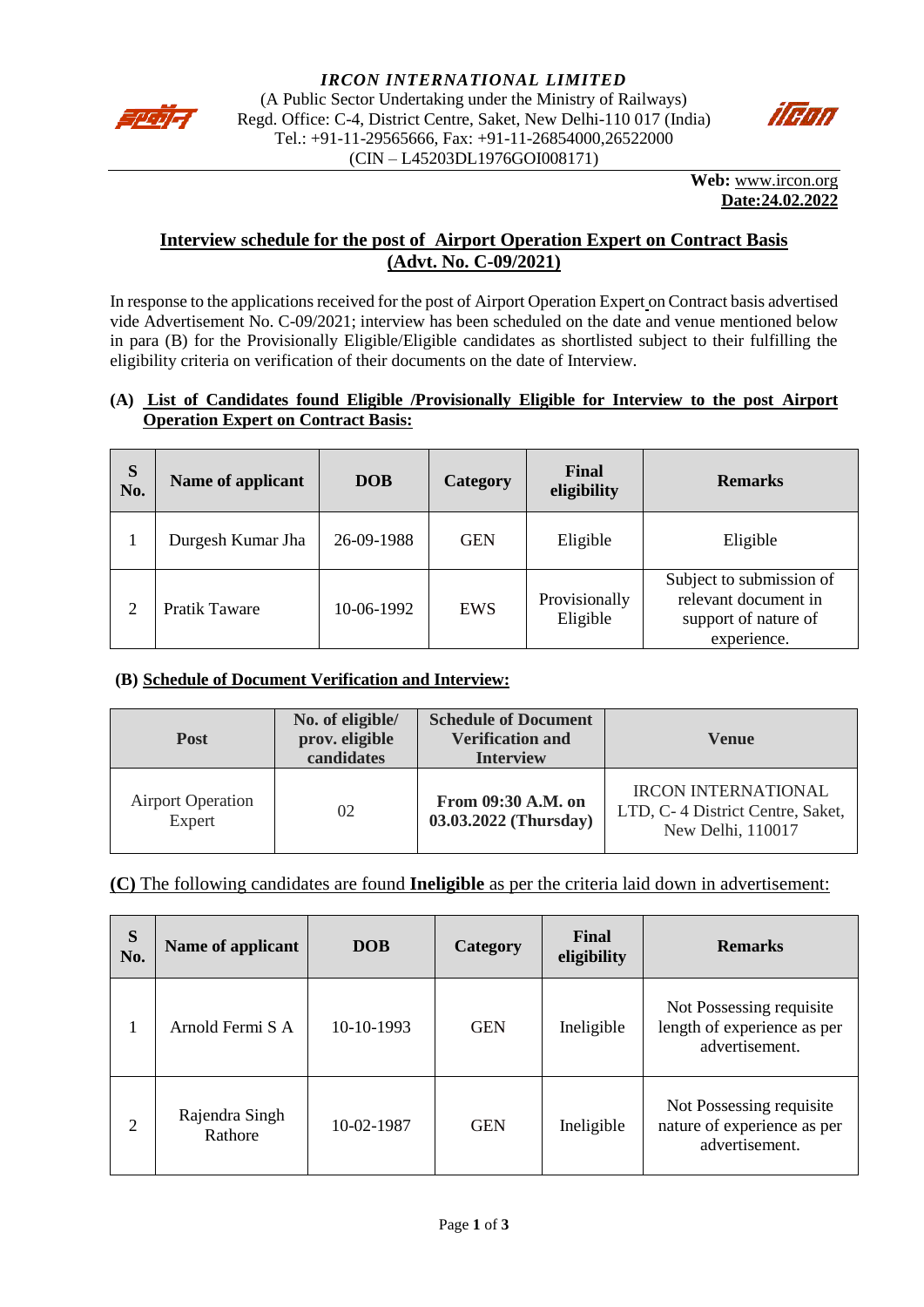#### **D. Directions for Provisionally Eligible / Eligible Candidates :**

**Candidature of Shortlisted candidates is purely provisional subject to subsequent verification of original documents and also fulfilling the eligibility conditions as advertised.** 

**All Eligible/Provisionally Eligible candidates** as per the table specified at para (A) above are requested to bring their following original testimonials, along with a photocopy, for document verification on the day of interview as per the schedule above:

- (i) Matriculation Certificate (for age proof);
- (ii) Degree and Marksheets of all the semester/year of Minimum Education Qualification (MEQ) prescribed in the Advt. **Candidates who have been awarded CGPA/OGPA/DGPA in place of marks in degree, should submit proof of conversion formula as applicable to percentage as prescribed by the University/Institute.**
- (iii) Certificates of other professional qualifications, if any;
- (iv) **Certificates in proof of experience**, as applicable, **clearly projecting the requisite experience indicating the length and nature of experience and work done, as per eligibility conditions/criteria.** Certificate/proof submitted in support of experience should clearly mention the date of joining & relieving. **Offer letter alone will not be considered as proof of experience**, the candidate should submit acceptable proof of joining & relieving.
- (v) Certificate in support of claim of belonging to Schedule Caste, Schedule Tribe, Other Backward Classes, EWS where applicable in prescribed format as per Govt. of India guidelines.
- (vi) **If the candidate belongs to OBC**, a caste certificate issued in the current financial year only by a competent authority as applicable for appointment to the services in Govt. Of India. Please note that an OBC certificate issued in the current financial year only can be accepted as a current proof of your not belonging to "creamy layer" in the OBC.
- (vii) One Photo-identity-card like Aadhaar Card, Driving-license, Passport or any other valid document with you for identification
- (viii) **Candidates serving in Central/State Government/ Public Sector Undertaking including Public Sector Banks/Autonomous Bodies etc. Including Departmental candidates are required to produce a "No Objection Certificate" from their present employer at the time of interview in original failing which, he/she will not be allowed to appear in the interview.**
- (ix) Complete set of self-attested photocopies of all the above mentioned certificates.
- (x) Latest passport sized photograph.
- (xi) Failure to adhere to above may lead to cancellation of the candidature. The interview of such candidates may be held at discretion of IRCON Management. No claim whatsoever in case of cancellation of candidature/ non-interview (due to non-adherence as mentioned above) shall be entertained.

#### **General Instructions:**

(i) The candidates are once again advised to check their eligibility thoroughly before appearing for the interview to avoid disappointment at later stage. If any discrepancies are found at any stage of the recruitment process, the candidature of the candidate will be immediately cancelled.